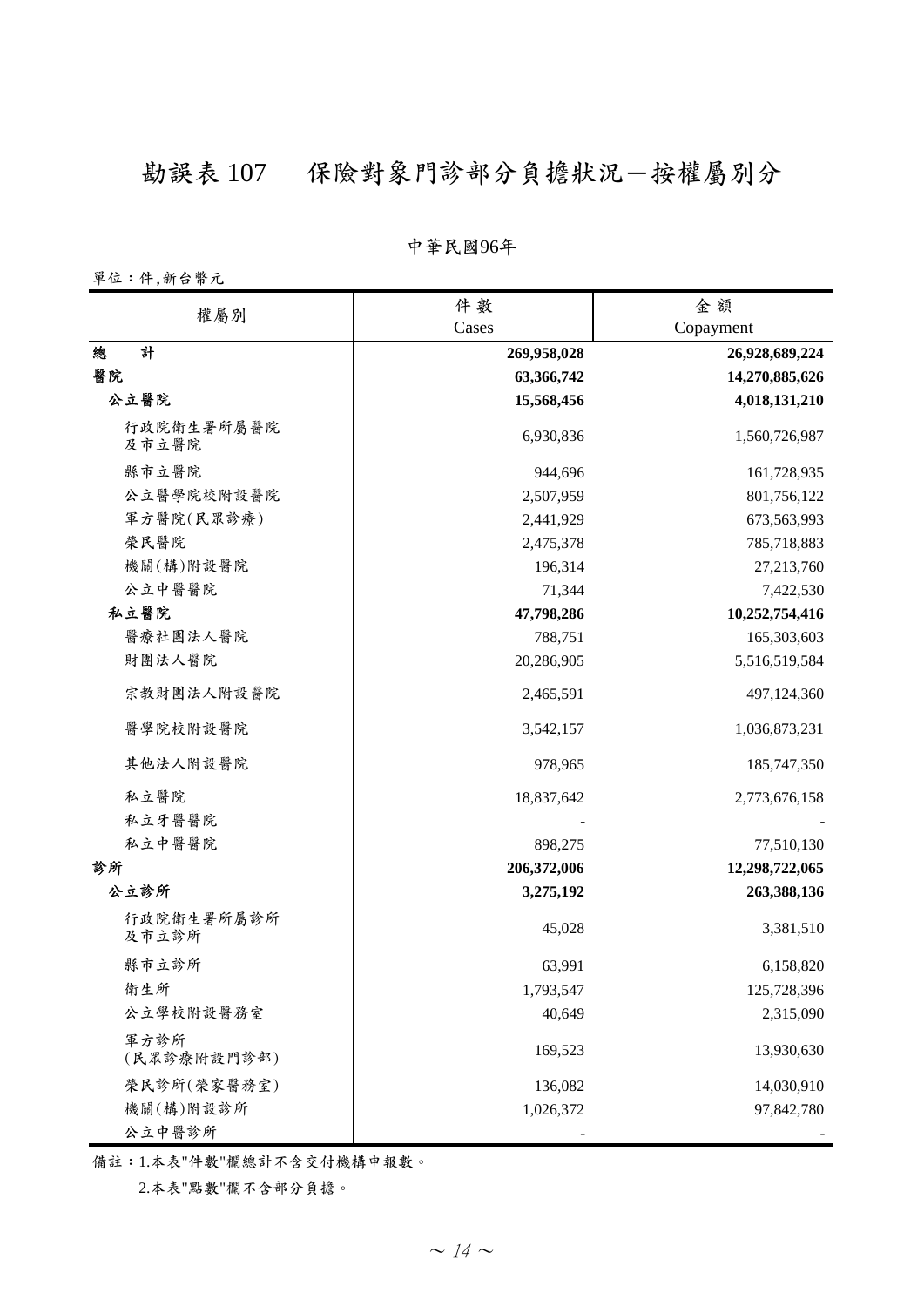### Correction Table 107 Outpatient Copayment by Ownership

Unit: Cases,NT\$

| 平均每件費用<br>Average Copayment Per Case | Ownership                                                                   |  |
|--------------------------------------|-----------------------------------------------------------------------------|--|
| <b>100</b>                           | <b>Grand Total</b>                                                          |  |
| 225                                  | Hospitals                                                                   |  |
| 258                                  | <b>Public Hospitals</b>                                                     |  |
| 225                                  | Hospitals Subordinate to DOH and Municipal<br>Hospitals                     |  |
| 171                                  | County & City Hospitals                                                     |  |
| 320                                  | Hospitals Affiliated with Public Medical Schools                            |  |
| 276                                  | Civilian Clinics of Military Hospitals                                      |  |
| 317                                  | Veterans Hospitals (VACRS)                                                  |  |
| 139                                  | Hospitals Affiliated with Enterprises                                       |  |
| 104                                  | Public Hospitals of Chinese Medicine                                        |  |
| 215                                  | <b>Private Hospitals</b>                                                    |  |
| 210                                  | Medical Care Corporations Hospitals                                         |  |
| 272                                  | Non-Profit Proprietary Hospitals                                            |  |
| 202                                  | Hospitals Affiliated with Religious Non-Profit Proprietary<br>Organizations |  |
| 293                                  | Hospitals Affiliated with Medical Schools                                   |  |
| 190                                  | Hospitals Affiliated with Other Non-Profit Proprietary<br>Organizations     |  |
| 147                                  | Private Hospitals                                                           |  |
|                                      | Private Dental Hospitals                                                    |  |
| 86                                   | Private Chinese Medical Hospitals                                           |  |
| 60                                   | <b>Clinics</b>                                                              |  |
| 80                                   | <b>Public Clinics</b>                                                       |  |
| 75                                   | Clinics Subordinate to DOH and Municipal Clinics                            |  |
| 96                                   | County & City Clinics                                                       |  |
| 70                                   | <b>Health Stations</b>                                                      |  |
| 57                                   | Clinics Affiliated with Public Schools                                      |  |
| 82                                   | Civilian Clinics of Military Clinics                                        |  |
| 103                                  | Veterans Clinics (VACRS)                                                    |  |
| 95                                   | Clinics Affiliated with Enterprises                                         |  |
|                                      | Public Clinics Practicing Chinese Medicine                                  |  |

Notes: 1.The figures of the "Cases" column in this table exclude cases to delivery institutions.

2.The figures of the "RVU" column in this table exclude the copayment.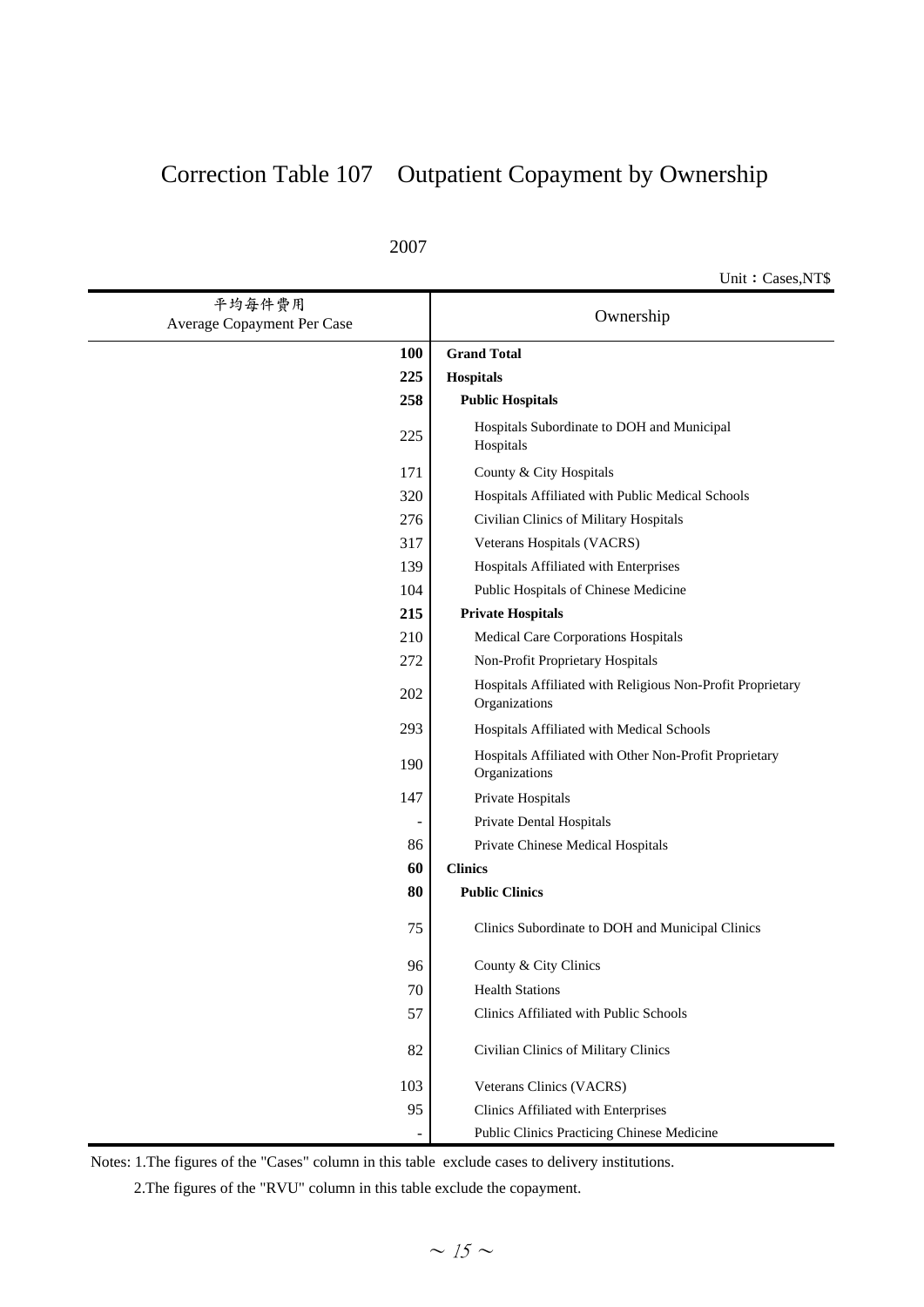## 勘誤表 107 保險對象門診部分負擔狀況一按權屬別分 (續完)

#### **̚රϔ઼**96**ѐ**

單位:件,新台幣元

| 權屬別                  | 件數             | 金額             |
|----------------------|----------------|----------------|
|                      | Cases          | Copayment      |
| 私立診所                 | 203,096,814    | 12,035,333,929 |
| 財團法人附設醫務室            | 130,133        | 12,820,850     |
| 宗教財團法人附設診所、醫務<br>室   |                |                |
| 私立學校附設醫務室            | 2,813          | 141,070        |
| 事業單位附設醫務室            | 483,048        | 38,943,530     |
| 私立診所                 | 147,916,031    | 8,293,689,879  |
| 私立牙醫診所               | 25,336,232     | 1,266,951,250  |
| 私立中醫診所               | 29,228,557     | 2,422,787,350  |
| 社團法人診所               |                |                |
| 其他醫療機構               |                |                |
| 財團法人其他醫療機構           |                |                |
| 藥局                   | 5,576,588      | 307,761,739    |
| 護產機構                 | 218,908        | 44,647,947     |
| 公立護產機構               | 337            | 54,373         |
| 財團法人護產機構             | 7,024          | 1,433,438      |
| 其他法人附設護產機構           | 2,800          | 560,506        |
| 個人開設護產機構             | 69,696         | 16,060,772     |
| 公立醫療機構附設護產機構         | 35,729         | 6,273,707      |
| 私立醫療機構附設護產機構         | 66,194         | 13,285,377     |
| 財團法人醫療機構附設護產機構       | 36,653         | 6,898,914      |
| 社團法人醫療機構附設護產機構       | 315            | 55,826         |
| 其他                   | 160            | 25,034         |
| 精神復健機構               | 372            | 165,247        |
| 公立精神復健機構             |                |                |
| 財團法人精神復健機構           |                |                |
| 其他法人附設精神復健機構         | 175            | 97,345         |
| 私立精神復健機構             | 178            | 46,887         |
| 公立醫療機構附設精神復健機構       |                |                |
| 私立醫療機構附設精神復健機構       | $\overline{4}$ | 4,455          |
| 財團法人醫療機構附設精神復健<br>機構 | 15             | 16,560         |
| 其他醫事機構               | 32,341         | 6,506,600      |